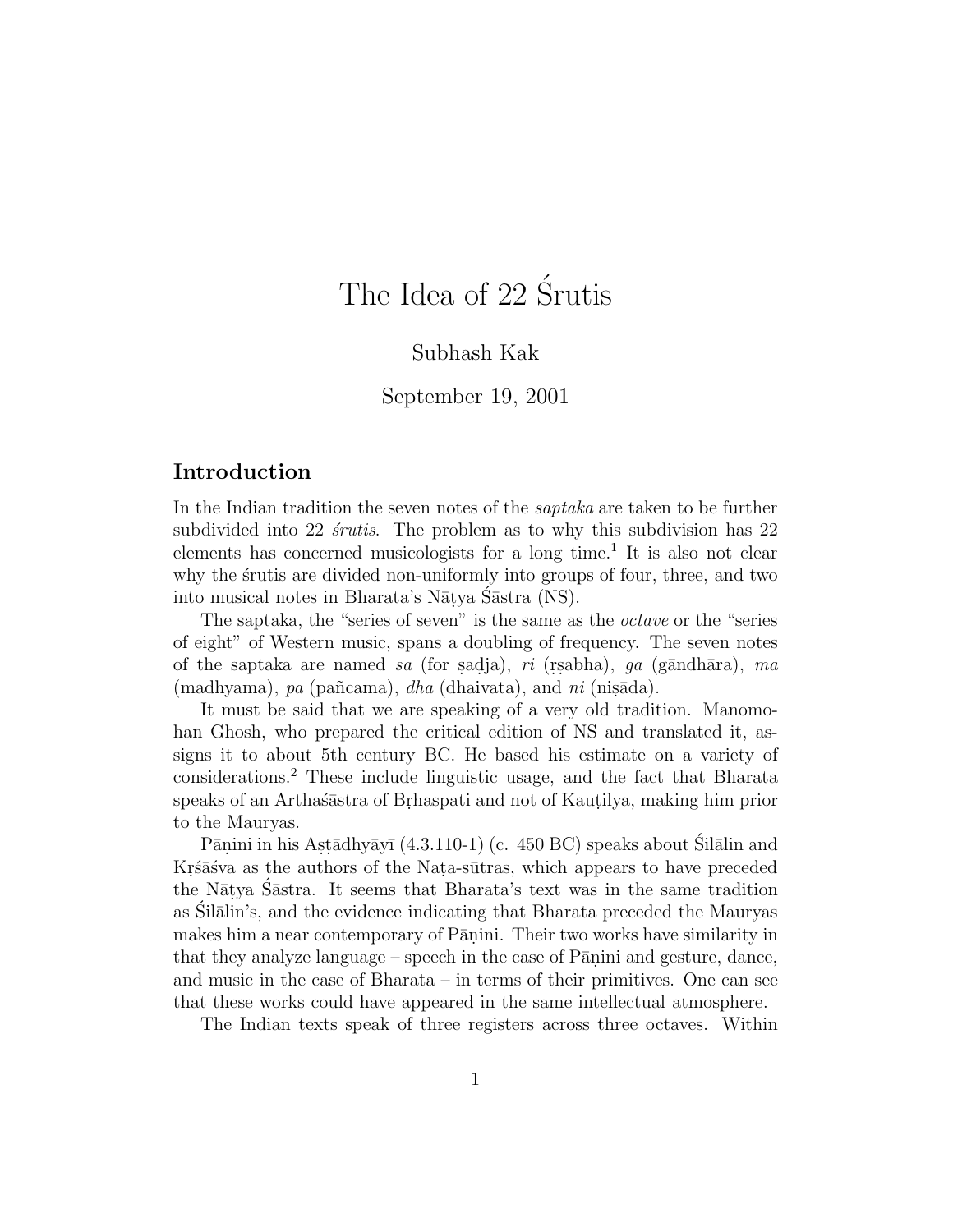each register, there are three scales  $(qr\bar{a}ma)$ : the sadjagr $\bar{a}ma$ , the madhya $magrāma$ , and the  $gāndhāragrāma$ . The third of these, the gāndhāragrāma, is rarely referred to by Bharata suggesting that it had long ago gone out of use and that it represents an early scale used in sacred ritual. The presiding deities of the three gramas are Brahma, Visnu, and Siva, respectively.

The notes are termed consonant (samvadin), assonant (anuvadin) and dissonant (vivadin), depending on the distance in strutis with respect to the sonant (v $\bar{a}$ din). According to NatS 28.22-23:

Notes that are at distance of 9 or 13 strutis from each other are mutually samvadin. Examples are sa and ma, sa and pa, ri and *dha*, and ga and ni in the sadjagrama. Similar is the case in the  $m$ adhyamagrāma, except that sa and pa are not consonant while pa and ri are.

The notes that are at the distance of two or twenty strutis are vivādin, for example ri and ga, dha and ni.

The vādin, samvādin and vivādin notes having been determined, the remaining notes are to be called anuvadin.

The mention of the distance between the samvadin and vivadin notes is helpful in the understanding of the measure of  $\delta$  fruti, and we will return to this later. Another definition is provided in NatS 22.24 where it is said that in the madhyamagrāma pañcama should be made deficient in one struti, and this is the standard ( $pramāna$ ) struti.

Sārngadeva (13th century) in his Sangīta-Ratnākara (SR 1.3.10-22) tells us of how the seven notes can be produced on two twenty-two stringed v $\overline{\text{m}}$ . One of the v<del>inas</del> is kept invariable and the other one is used in a variable mode. He shows how the notes one struti apart merge. By this he establishes that there is a natural division into 22 audible pitch differences. But his method works because the number of stings in the  $\nu$  mas is 22, and it does not answer the more basic question of the number of microtones in a saptaka.

One theory is that the division of the strutis provides a convenient division in terms of simple ratios. A combination of the cycle of fourths and fifths is invoked to generate 23 values from the twelve notes and the extra value of the fifth is dropped, leaving us with 22 values.

Considering the cycle of fifths, and ignoring the varying number of strutis amongst the notes, ri is fifth from pa (in the next octave). Since pa is midway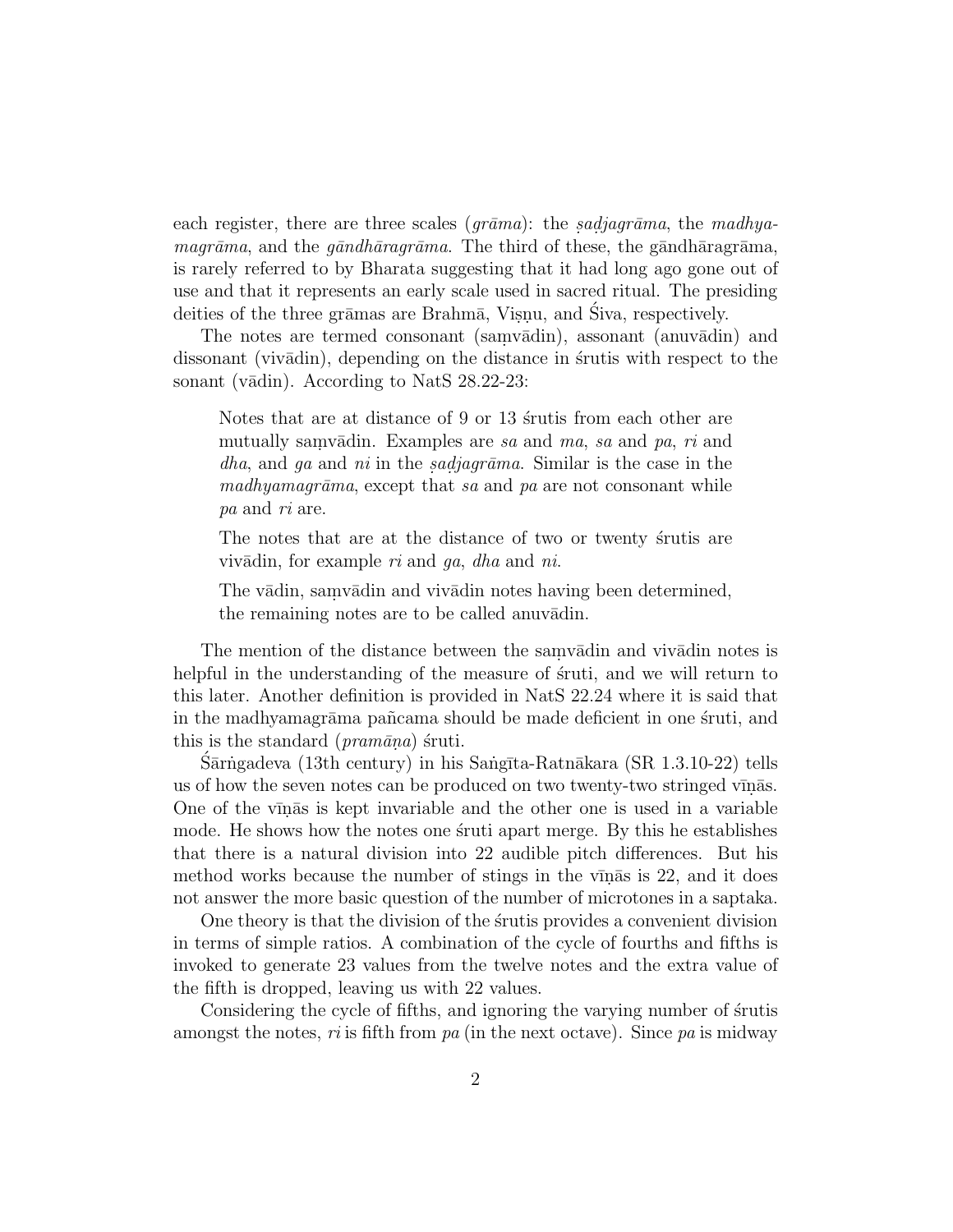through the octave (pa is 3/2), ri should be:  $1/2 \times 3/2 \times 3/2 = 9/8$ . This, in turn, implies that ma should be  $3/2 \times 8/9 = 4/3$ . The fourth from ma is ni, so it becomes  $4/3 \times 4/3 = 16/9$ . The fifth from ri is dha, so its value should be  $9/8 \times 3/2 = 27/16$ . Now ga can be calculated either as the fifth from dha or the fourth from ni and this gives us the values of 81/64 or 32/27.

This gives us the ratios upto the sa of the next octave:

 $(1, 9/8, 81/64, 4/3, 3/2, 27/16, 16/9, 2)$ 

or

 $(1, 9/8, 32/27, 4/3, 3/2, 27/16, 16/9, 2)$ 

But there is no certainty that this reasoning was followed by the ancient musicologists. These ratios do not contain the small proportions 5/3 and  $5/4$ , which are pleasing to the ear. It is plausible that ga was pegged at  $5/4$ and dha was fixed at 5/3. If that was the case then the difference in the ratios for *dha* would be  $27/16 \times 3/5 = 81/80$ . We get the same difference at ga for one of the two values. This ratio is the comma.

Using the modified ratios for ga and dha we can generate new modified values for the other notes, and it has been argued that this leads to a total of 22 notes. But it is not clear what ratios of the seven notes were used in the ancient period, especially because a shift in the ratios appears to have occurred as the arched harp type of vina was replaced by the stickzither vīnā. But it is clear that the strutis did not represent a uniform division of the saptaka into 22 parts.

In the different reconstruction in various books and articles, $3$  we have the ratios of:

 $(1, 9/8, 32/27, 4/3, 3/2, 5/3, 16/9, 2)$ 

 $(1, 9/8, 5/4, 4/3, 3/2, 5/3, 15/8, 2)$ 

 $(1, 9/8, 6/5, 4/3, 3/2, 5/3, 9/5, 2)$ 

 $(1, 16/15, 9/8, 4/3, 3/2, 8/5, 5/3, 2)$ 

 $(1, 9/8, 5/4, 11/8, 3/2, 27/16, 31/16, 2)$ 

 $(1, 11/10, 7/6, 4/3, 3/2, 33/20, 7/4, 2)$ 

Clearly, other choices can be made, especially since the struti interval between the notes in not the same.

It has been suggested that the 22 strutis may be connected to the 7 notes via the value of  $\pi$  in a diameter to circle mapping. But no plausible theory for such a connection has been sketched. In particular, we cannot justify the specific non-uniform assignment of the strutis to the different notes in a diameter to circle mapping.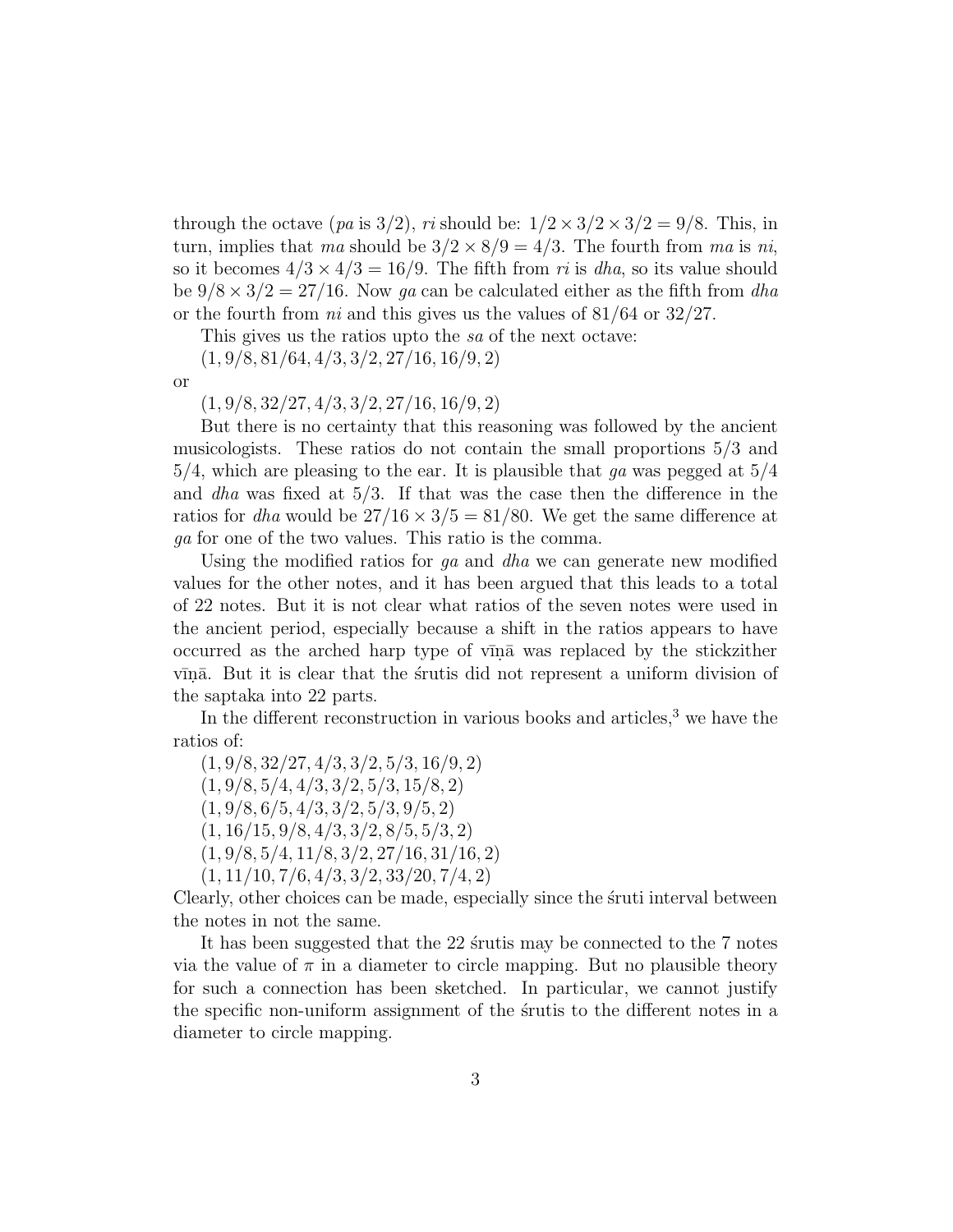Another theory is that the number 22 is rather connected to the number of Rudras (11), where a multiplier of 2 is used to include the corresponding  $\ddot{\text{s}}$ akti. The plausibility of this theory becomes stronger when it is noted that the expanded list of  $\text{srutis}^4$  totals 66, which will then equal twice the number of devatas mentioned in the Vedas. It is noteworthy that according to where NS 29.23-74 there are 33 alankāras (ornamentations) in instrumental music.

The number associated with the earth and also with the sun in the Vedic literature is 21. The number 22 then represents a point that goes beyond the earth or the sun.

Still another possibility may be the connection with the number of ragas in each scale, which is  $484 = 22^2$ . Might this knowledge have prompted the theorists to pick 22 as the number of subdivisions based on some numerical considerations? One or more than one of these reasons may have been behind the choice of the number 22.

In this note we investigate connections between Vedic chanting and the saptaka in the early texts prior to the Natya Sastra of Bharata Muni. In particular, we examine evidence from the Siksa texts and the Chandogya Upanisad, and we examine if the antecedents of the number 22 go before the time of Bharata.

#### **More on the saptaka**

The seven notes commencing with sadja are said to be produced respectively by the peacock, ox or cātaka, goat, crane, blackbird, frog, and the elephant (SR 1.3.46). Each note can be low (mandra), medium (madhya), or high  $(t\bar{a}ra).$ 

Sārngadeva (SR 1.4.5) describes the rare use of the gāndhāragrāma by saying that it is used in the heaven, and not in this world. There is no unanimity regarding the assignment of the strutis in the gandharagrama.

From each grāma are derived a number of secondary scales  $(m\bar{u}rchan\bar{a})$ . The names of the sadjagrāma mūrchanās are: uttaramandrā, rajanī, uttarāyatā, suddhas.d.jā, matsarīkrtā, asvakrāntā, abhirudgatā (SR 1.4.10-11). The first is the original scale, the remaining are the permutations. Thus rajan<del>ī</del> is ni sa ri ga ma pa dha.

The names of the madhyamagrāma mūrchanās are: sauvīrī, harināśvā, kalopanatā, suddhamadhyā, mārgī, pauravī, hrsyakā. The gāndhāragrāma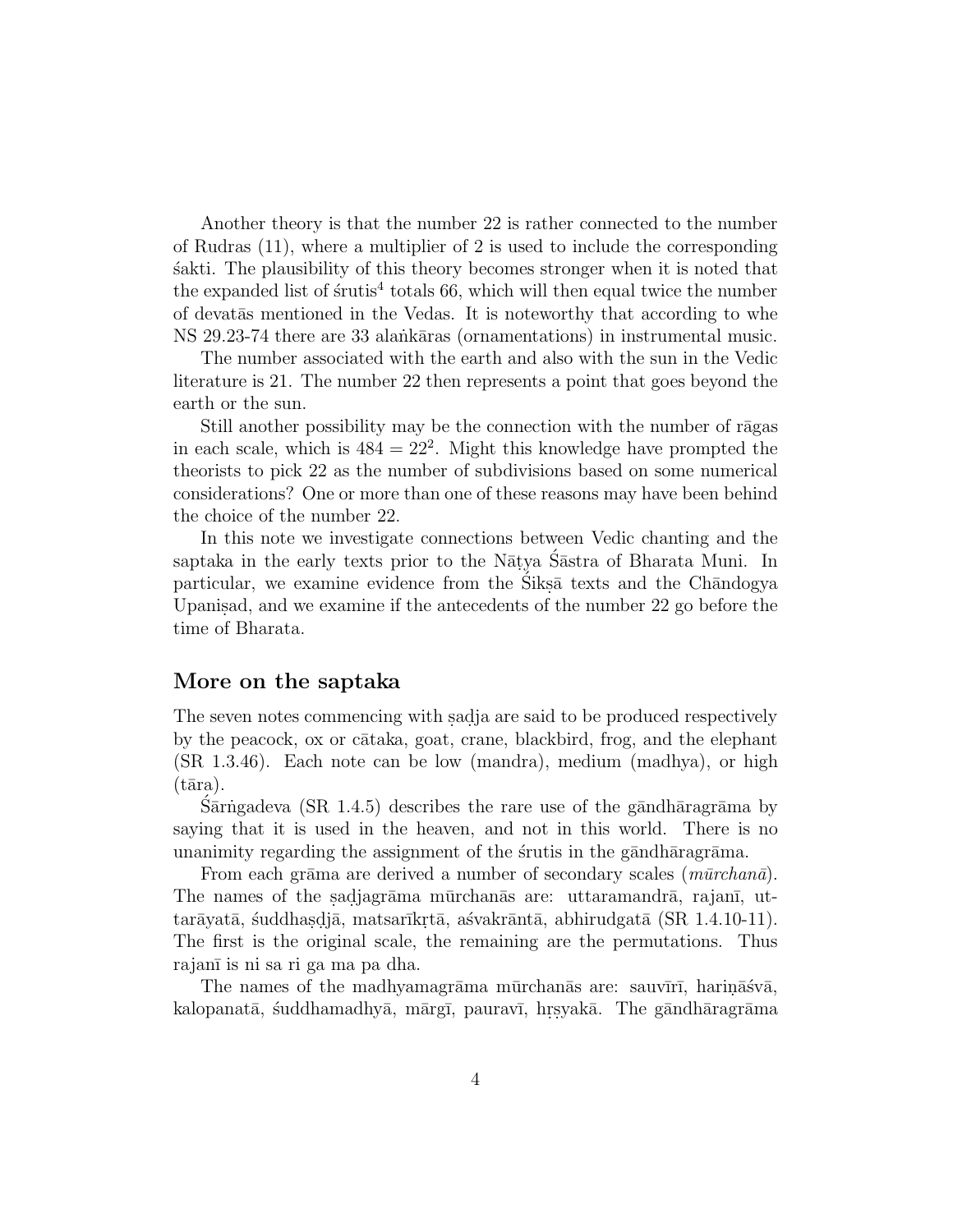mūrchanās are: nāndī, ālāpā, sukhā, citravatī, citrā, sumukhī, visālā (SR 1.4.22-26).

Each grama is the foundation for pentatonic and hexatonic series of notes  $(t\bar{a}na)$ , melodic line (varna), figuration and ornamentation (alank $\bar{a}ra$ ) and mode  $(j\bar{a}ti)$ .

Each note (like sa,  $ri$ ...) not only represents that particular frequency but also the interval from the preceding note upto that note. Thus sa represents the entire interval from *ni* to *sa*. The notes that form the basic scale are called  $\delta u d dha$ , notes lowered a struti are called *cyuta* or  $\delta w$  (soft), and those raised by a struti or two are called  $t\bar{v}v\tau a$  (sharp),  $s\bar{a}dh\bar{a}rana$  or  $kai\acute{s}ika$ (for one struti) or *antara* or  $k\bar{a}k\bar{a}l\bar{a}$  (for two strutis). The altered notes are called *vikrta.* SR 1.3.39-45 gives the following 19 notes that consist of 7  $\delta u d dha$  and  $12 \textit{vikrta}$  notes:<sup>5</sup>

 $s\bar{a}dh\bar{a}rana$  sa (1), cyuta ri (2), suddha ri (3), suddha ga (5),  $s\bar{a}dh\bar{a}r$ ana ga  $(6)$ , antara ga  $(7)$ , cyuta ma  $(8)$ , suddha ma  $(9)$ ,  $sadhārana ma (10), triśruti pa (12), súddha pa (13), kaiśika pa$  $(14)$ , suddha dha (16), kaisika dha (17), suddha ni (18), kaisika ni (19), kākalī ni (20), cyuta sa (21) suddha sa (22).

With this as the background, here is the traditional division of the strutis in the three different grāmas, where the distribution for the gāndhāragrāma is one reconstruction:<sup>6</sup>

| sadjagrāma |        | madhya magrāma |                | $g\bar{a}ndh\bar{a}ragr\bar{a}ma$ |                |
|------------|--------|----------------|----------------|-----------------------------------|----------------|
| interval   | śrutis | interval       | śrutis         | interval                          | <i>srutis</i>  |
| ni-sa      | 4      | ga-ma          | 4              | ri-ga                             | 4              |
| sa-ri      | 3      | ma-pa          | 3              | ga-ma                             | 3              |
| ri-ga      | 2      | pa-dha         | $\overline{4}$ | ma-pa                             | 3              |
| ga-ma      | 4      | dha-ni         | $\overline{2}$ | pa-dha                            | 3              |
| ma-pa      | 4      | ni-sa          | 4              | dha-ni                            | 4              |
| pa-dha     | 3      | sa-ri          | 3              | ni-sa                             | 3              |
| dha-ni     | 2      | ri-ga          | 2              | sa-ri                             | $\overline{2}$ |

Table 1: Srutis in the three different gramas

It is noteworthy that in the sadjagrama the distribution of the strutis displays a symmetry about ma:  $4, 3, 2/4/4, 3, 2$ . This indicates that pa must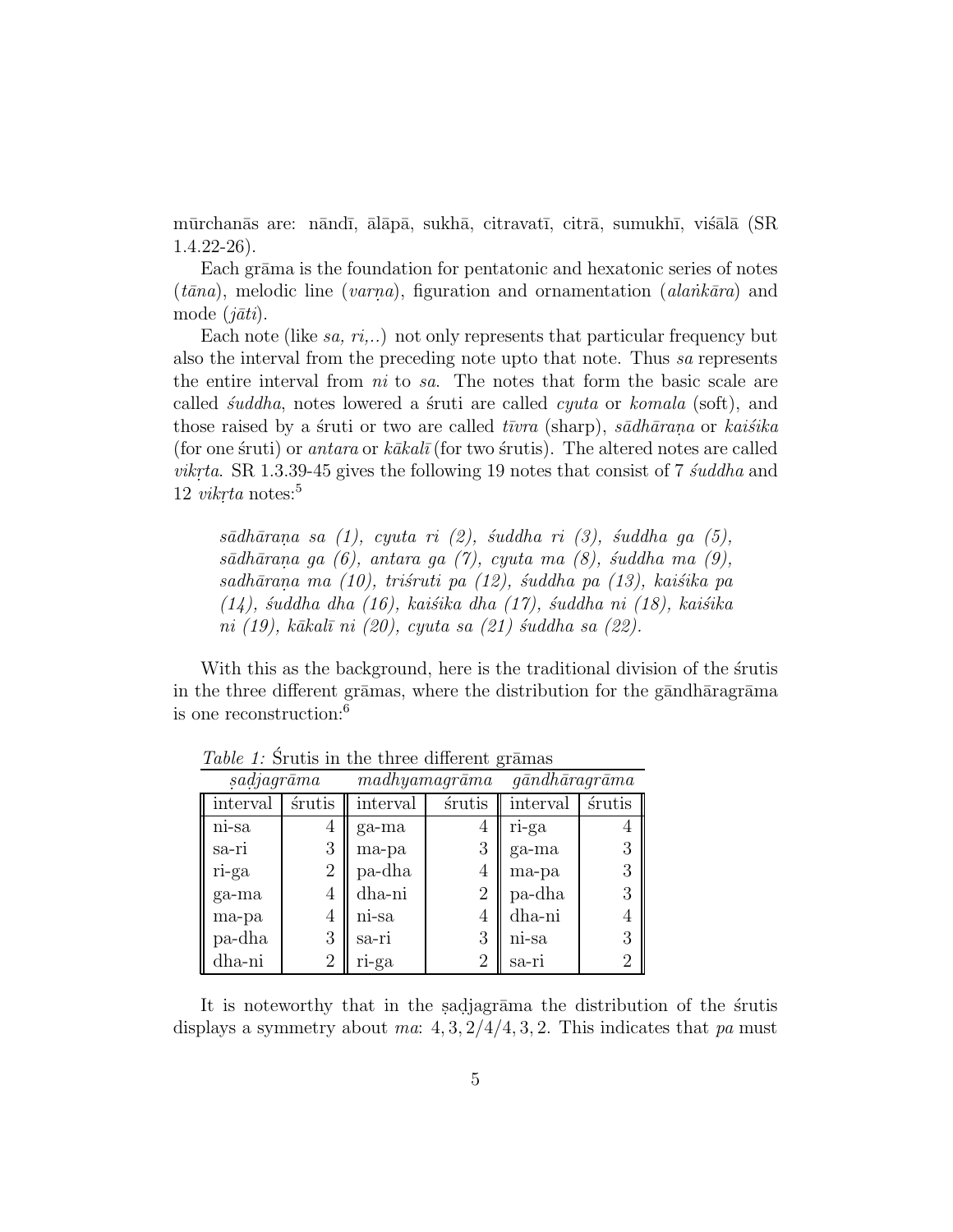have been at the precise ratio of  $3/2$  with respect to sa. This also means that the notes could not have been powers of a simple ratio and that vikrta notes must have been a part of the entire set from early on.

 $S\overline{a}$ rngadeva says only the sadja- and the madhyama- gr $\overline{a}$ mas are used in the world (*dvau dharātale*, SR 1.4.1). The gāndhāragrāma must have fallen into disuse very early on. The names of the strutis given by Sarnigadeva are as follows:

Table  $2$ : Names of the strutis

| svara    | śrutis                                                      |
|----------|-------------------------------------------------------------|
| Sadja    | $T\overline{v}v\overline{a}$ , Kumudvatī, Mandā, Chandovatī |
| Rsabha   | Dayāvatī, Ranjanī, Raktikā                                  |
| Gāndhāra | Raudrī, Krodhā                                              |
| Madhyama | Vajrikā, Prasārinī, Prīti, Mārjanī                          |
| Pañcama  | Ksiti, Raktā, Sandīpanī, Alāpinī                            |
| Dhaivata | Madantī, Rohinī, Ramyā                                      |
| Nisāda   | $Uq\bar{a}$ , Ksobhinī                                      |

The strutis are divided into five classes:

- 1.  $d\bar{p}t\bar{a}$  (dazzling): tīvrā, raudrī, vajrikā, and ugra
- 2.  $āyatā$  (vast, extended): kumudvatī, krodhā, prasārinī, sandīpanī, rohinī
- 3. karunā (compassion): dayāvatī, alāpinī, madantī
- 4.  $mrdu$  (tender): mandā, raktikā, prīti, ksiti
- 5. madhyā (moderate): chandovatī, ranjanī, mārjanī, raktikī, ramyā, ksobhinī

### **The Vedic tradition**

There is mention at several places in the Rgveda of singing.<sup>7</sup> The r.cas were chanted in three notes: anudātta, svarita, and udātta, or "grave", "medium", and "acute". Furthermore, there were the five saman notes prathama, dvitīya, triīya, caturtha, and mandra. The saptaka was completed with the addition of the the upper seventh krusta before prathama and the lower sixth atisvarya after mandra. The samans were sung in a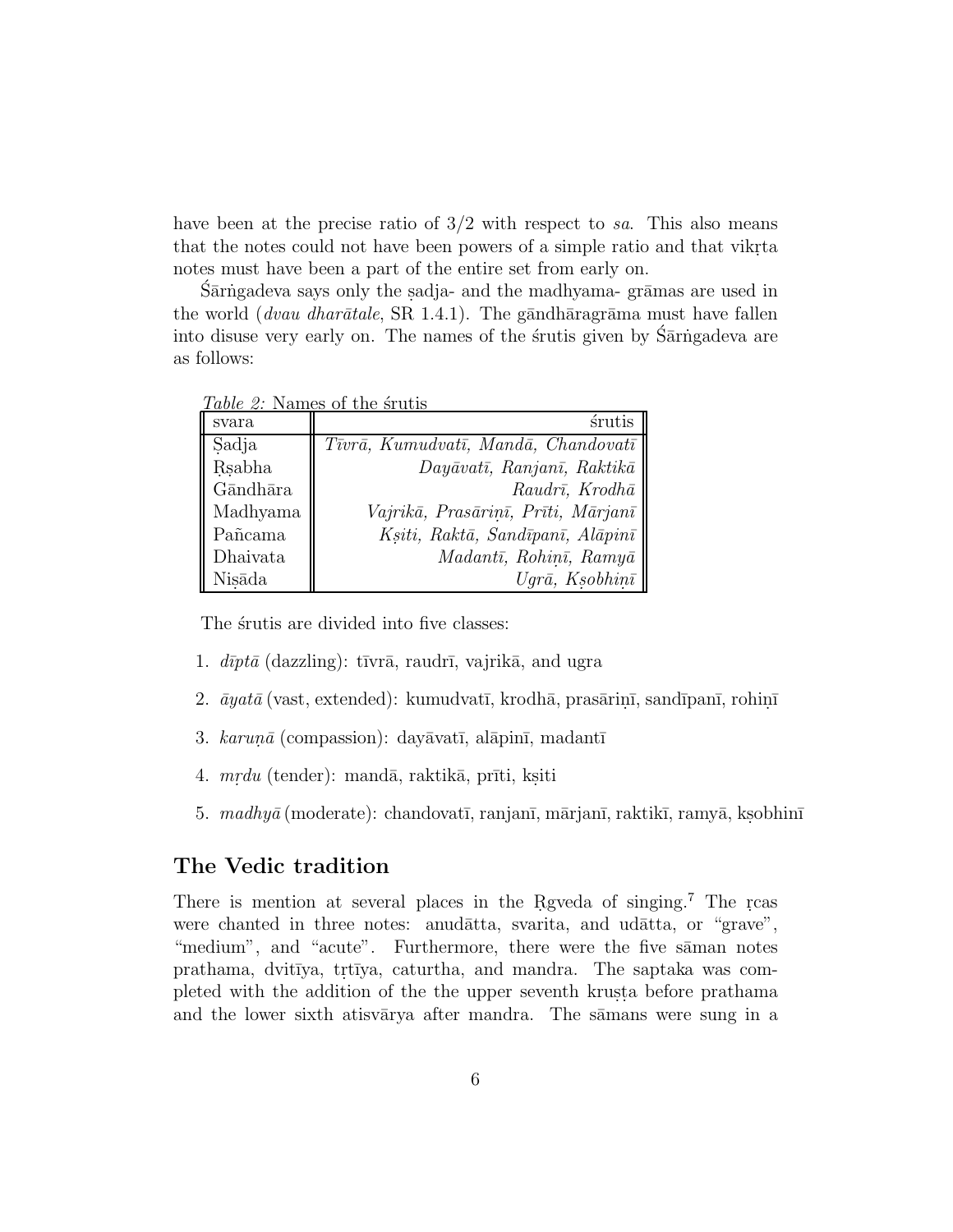descending order. Vedic chanting and the singing of the Saman were two separate musical styles.

The notes were associated with the Vedic metres: anustup, gayatri, trstup,, brhatī, pankti, usnik and jagatī (SR 1.3.58-59).

The metres are central to the Vedic hymns. Although, the above sequence seems to be jumbled up in terms of the lengths of the metres, with its ratios of 8, 6, 11, 9, 10, 8, 12, I think that the ratios of the notes may have had something to do with the syllables in the metres. One sequence that is plausible is:

24, 27, 30, 32, 36, 40, 45, 48

corresponding to gayatrī  $(24)$ , usnik  $(28)$ , atisakkarī  $(30 \text{ for half})$ , anustup.  $(32)$ , brhatī  $(36)$ , pankti  $(40)$ , trstup  $(44)$ , and jagatī  $(48)$ . A sequence of the metre names is given in NS 15.43-49.

The Pāṇinīya Śikṣā (PS 12) maps the Vedic notes to the seven svaras:

 $udd\bar{a}te\ nis\bar{a}dag\bar{a}ndh\bar{a}r\bar{a}v\bar{a}nudd\bar{a}tte\ rsbhadhaivatau$ svaritah prabhavā hyete sadja madhyama pañcamāh

Of the seven musical notes nis $\bar{a}$ da and g $\bar{a}$ ndh $\bar{a}$ ra can arise in the high pitch (udātta), r.s.abha and dhaivata in the low pitch (anudātta), while sadja, madhyama, and pañcama have their source in the medium pitch (svarita).

The same thing is said by the N $\bar{a}$ radīva  $\tilde{S}$ iks $\bar{a}$  (NarS 1..8.8) and the Yājñavalkya Siksā (YS 8).

In NarS 1.5.1-2, Narada equates the tones of the venu flute to the seven notes of the sung saman:

 $yah\ s\bar{a}mag\bar{a}n\bar{a}m\ prathamah\ sa\ ve\normal normallyamah\ svarah.$  yo dvit $\bar{u}yah\ sa\ g\bar{a}ndh\bar{a}rastrt\bar{t}yastvrsbhan\ smrtah.$ 

caturthah sadja ityāhuh pañcamo dhaivato bhavet saste nisādo vijñeyah saptamah pañcamah smrtah

In other words, the order is ma, ga, ri, sa, dha, ni, pa, which is the standard saptaka in descending order excepting for a transposition of dha and ni.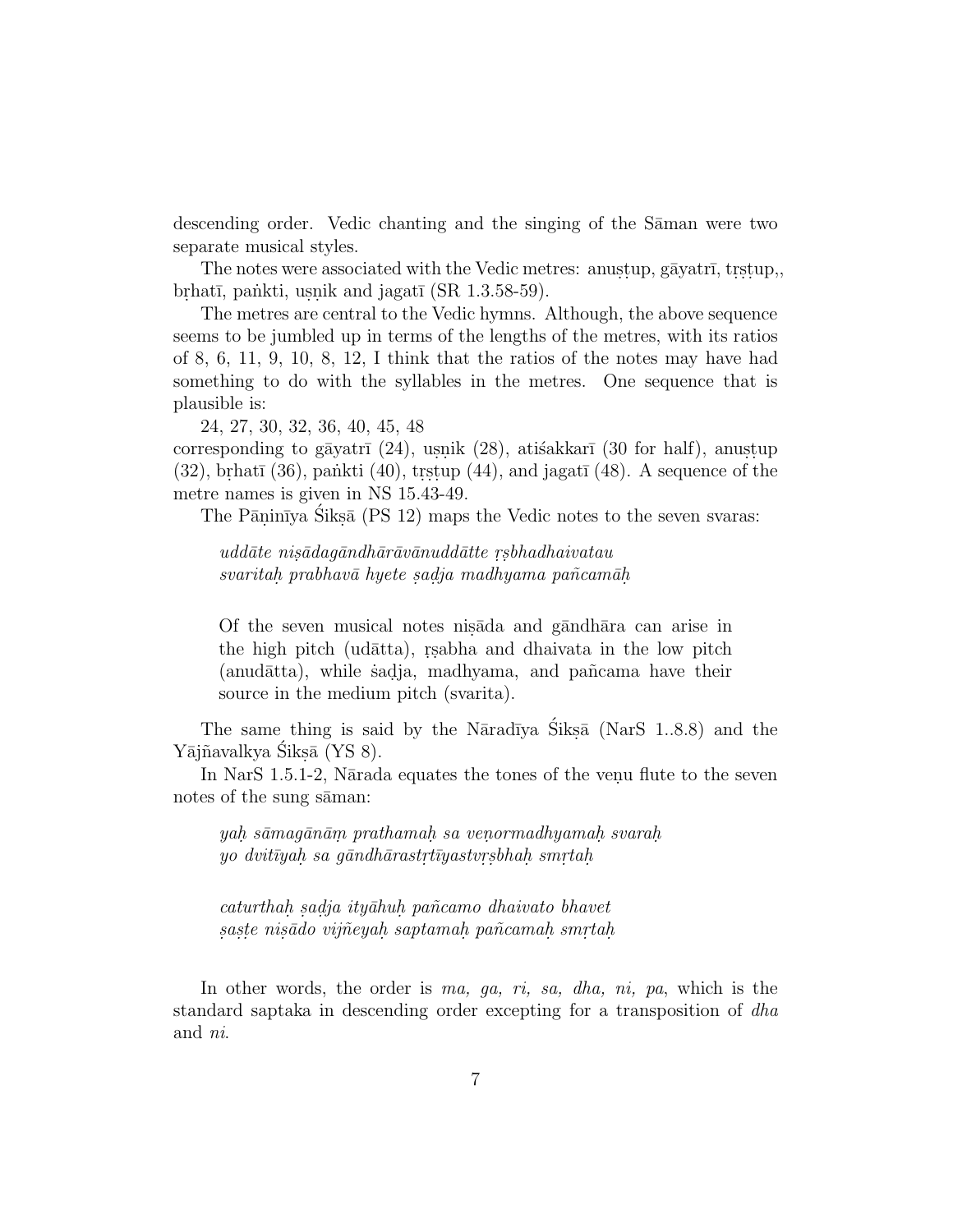The *grāmegeyagāna* and the *āranyegeyagāna* of the Sāmaveda provide a musical notation for the melodies. The Brahmana and the sūtra literature also has references to singing and playing of musical instruments. Narada of the Nāradīya Siksā associates musical notes with deities, social classes, animals, colours, and with fingers.

The notes with 4 strutis are called brahmana, with 3 strutis are termed ks. ks. it is a termed vaisya, and the half-notes are called studies (NarS 1.4.3-4). SR 1.3.53-55 says: "Sadja, madhyama, and pañcama are brahmins, rsabha and dhaivata are ksatriya, nisāda and gāndhāra are vaišya, while the notes antara-gāndhāra and kākali-nisāda are śūdra.

The classification of the notes as the sounds of the deities is as (NarS 1.4.13-14): sa is Agni's, ri is Brahman's, qa is Soma's, ma is Visnu's, pa is Nārada's, *dha* and *ni* are Tumburu's notes.

Their respective colours are: red, pale yellow, golden yellow, sparkling white, black, plain yellow, and variegated (SR 1.3.54-55).

The Chāndogya Upanisad (CU) has a considerable discussion of the structure of samans. While examining this material, it should be noted that the Vedic system of knowledge is recursive and what is described at a gross level is also applicable at a finer level.

 $CU$  2.10 informs us that the seven-fold sāman has 22 parts. The counting is done in terms of the syllables of the names of the seven parts of the saman which are hink $\bar{a}ra$ , prast $\bar{a}va$ ,  $\bar{a}di$ ,  $udq\bar{a}th$ , pratih $\bar{a}ra$ , upadrava, and nidhana. Their individual syllable counts are 3, 3, 2, 3, 4, 4, 3, respectively.

Although this division of the saman is for the different parts of the song, the recursive system at the basis of Vedic narrative could suggest that it was also applied to notes. If that were the case, we find an exact match with the division of the strutis for the gandharagrama.

As to the special significance of the number 22, CU 2.10.5 says:

### $ekavim'satya"ditya māpnotyekavim'so vā ito'sāvādityo dvāvim.$ paramādityājjayati tannākam tadvisokam

With twenty-one intervals (syllables) a man reaches the sun, for the sun is the twenty-first from here. With the twenty-second he conquers what is beyond the sun, that is glory, that is freedom from sorrow.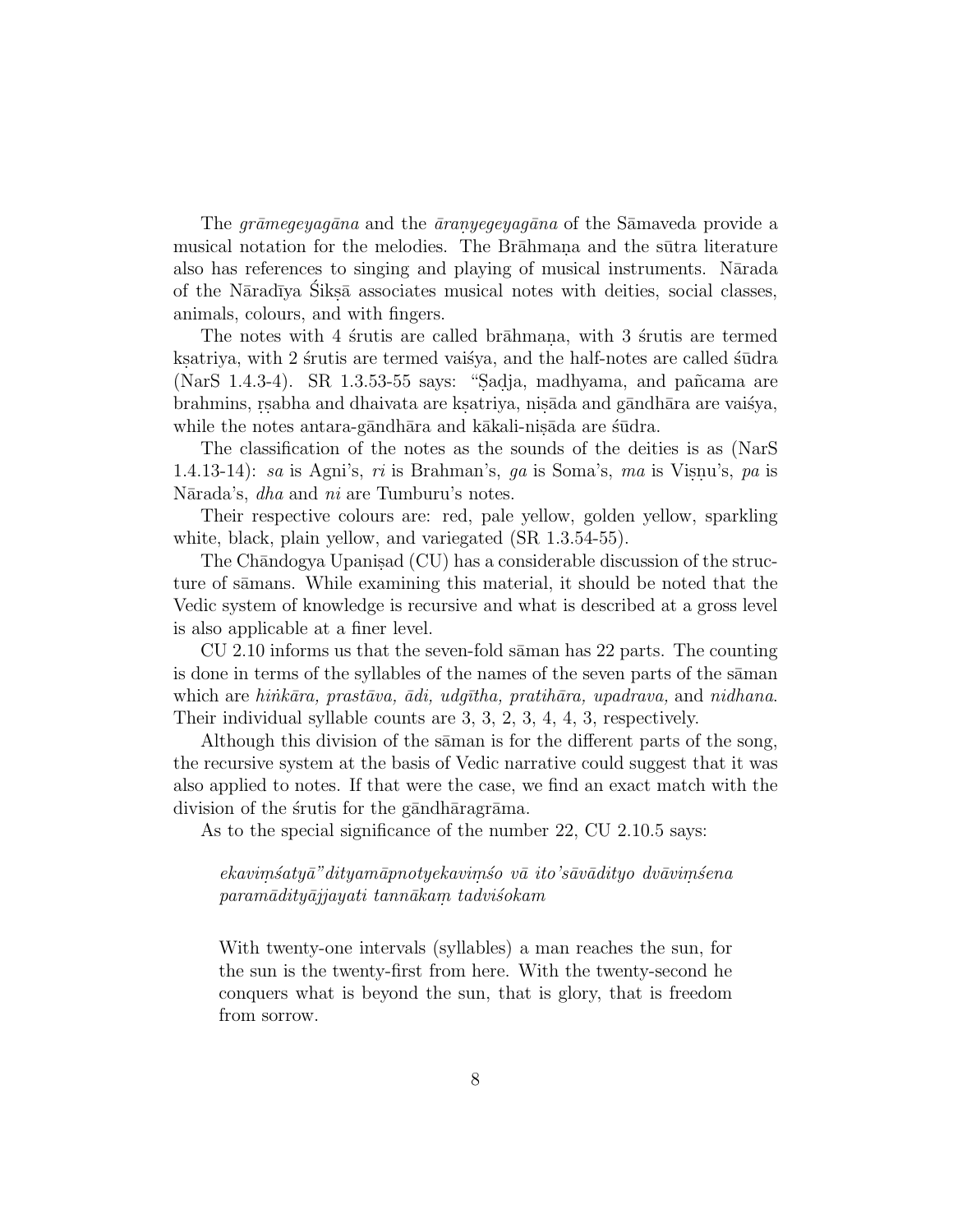Other very early texts describing music include the Mārkandeya Purāna.  $(\text{chapter 23})$ , Devīmāhātmya Purāṇa  $(\text{chapters 81-93})$ , and the Vāyu Purāṇa. (chapters 86-87).

## **The division of the saptaka**

To return to the question of the division of the saptaka, consider the fixed ratio of 1.104 which takes us through the range in seven steps, as a straightforward calculation will show. In a similar manner, one struti in the series of 22 represents a ratio of 1.032. Table 3 presents a match between the two series:

| <b>THE PROTO CHICLE</b><br>$0.10$ $0.1$ $0.01$ $0.01$ $100$ |             |             |        |  |
|-------------------------------------------------------------|-------------|-------------|--------|--|
| number                                                      | svara ratio | śruti ratio | error  |  |
|                                                             | 1.104       | 1.099(3)    | 0.005  |  |
| $\overline{2}$                                              | 1.2188      | 1.208(6)    | 0.010  |  |
| 3                                                           | 1.346       | 1.3278(9)   | 0.018  |  |
| 4                                                           | 1.486       | 1.5060(13)  | 0.02   |  |
| 5                                                           | 1.64        | 1.6553(16)  | 0.0153 |  |
| 6                                                           | 1.81        | 1.8193(19)  | 0.0093 |  |
|                                                             | 1.998       | 2.0(22)     | 0.002  |  |

Table  $3$ . The svara and the struti series

The match is excellent. The error between the two series is extremely small. The mapping maps the strutis in groups of  $3, 3, 3, 4, 3, 3, 3$ .

If one takens 21 strutis instead of 22, the match turns out to be even closer, as expected. For this the ratio for each  $\sin 1.0336$ . This theoretical exercise shows that the saptaka couldn't have been divided in this fixed manner. Neither could this reasoning have been at the basis of the choice of 22 strutis. The view that the strutis are non-uniformly distributed is supported by this calculation.

## **The number of r¯agas**

A rāga must have a combination of rising ( $\bar{a}$ roha) and falling (avaroha) notes that are at least five in number. The combinations of pentatonic are called auduva, of hexatonic s $\bar{a}dava$ , and of heptatonic sampurna. In addition, there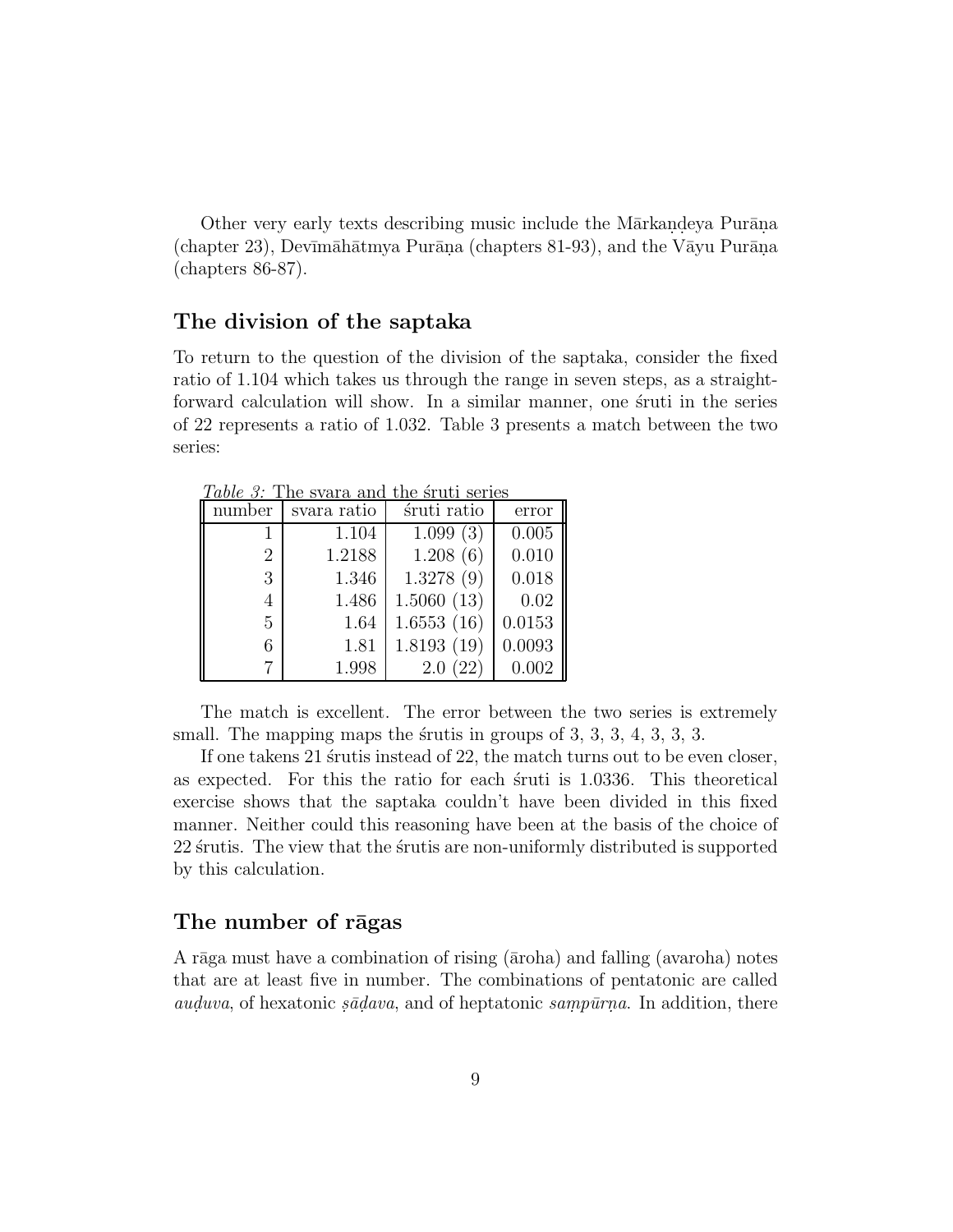are the s $\bar{a}$ dh $\bar{a}$ rana t $\bar{a}$ nas (NS 28.32-36). Without going into further constraints – and there are many of those –, the combinations of ragas that are obtained are as follows (Table 4):<sup>8</sup>

| $1\omega\omega\omega$ 4. INTHOUR OF FOSCO III $\omega$ scale |                      |  |  |
|--------------------------------------------------------------|----------------------|--|--|
| Category of raga                                             | Number of rāgas      |  |  |
| auduva-auduva                                                | $15 \times 15 = 225$ |  |  |
| auduva-sādava                                                | $15 \times 6 = 90$   |  |  |
| auduva-sampūrna                                              | $15 \times 1 = 15$   |  |  |
| sādava-auduva                                                | $6 \times 15 = 90$   |  |  |
| sādava-sādava                                                | $6 \times 6 = 36$    |  |  |
| sādava-sampūrna                                              | $6 \times 1 = 6$     |  |  |
| sampūrna-auduva                                              | $1 \times 15 = 15$   |  |  |
| sampūrna-sādava                                              | $1 \times 6 = 6$     |  |  |
| sampūrna-sampūrna                                            | $1 \times 1 = 1$     |  |  |
| Total                                                        |                      |  |  |

 $Table \t/ \cdot$  Number of ragas in a scale

This number, as we mentioned before, equals  $22^2$ .

## **The ´sruti interval**

Alain Daniélou suggests<sup>9</sup> that the struti interval is the comma diesis  $81/80$ , defined as the difference between  $pa$  considered as the upper fourth from  $ri$ , and pa as the lower fourth from sa. Vidyasankar Sundaresan<sup>10</sup> argues that one śruti should rightly be the ratio  $256/243$ . Daniélou presents<sup>11</sup> a detailed reconstruction of the intervals of the 66 strutis.

Although we cannot be certain as to what precise ratios were used by Bharata, scholars have argued that 22 strutis provide a natural division of the saptaka.

### **Coda**

From the evidence we have reviewed, it appears that the question of the origin of the 22 strutis cannot be answered unambiguously. The choice could have been based on the significance of the number 22 that goes back to Vedic ritual, as a number that transcends the earth or the sun. The number 22 may have even been arrived at from  $3 \times 7 + 1$  where the basic number is the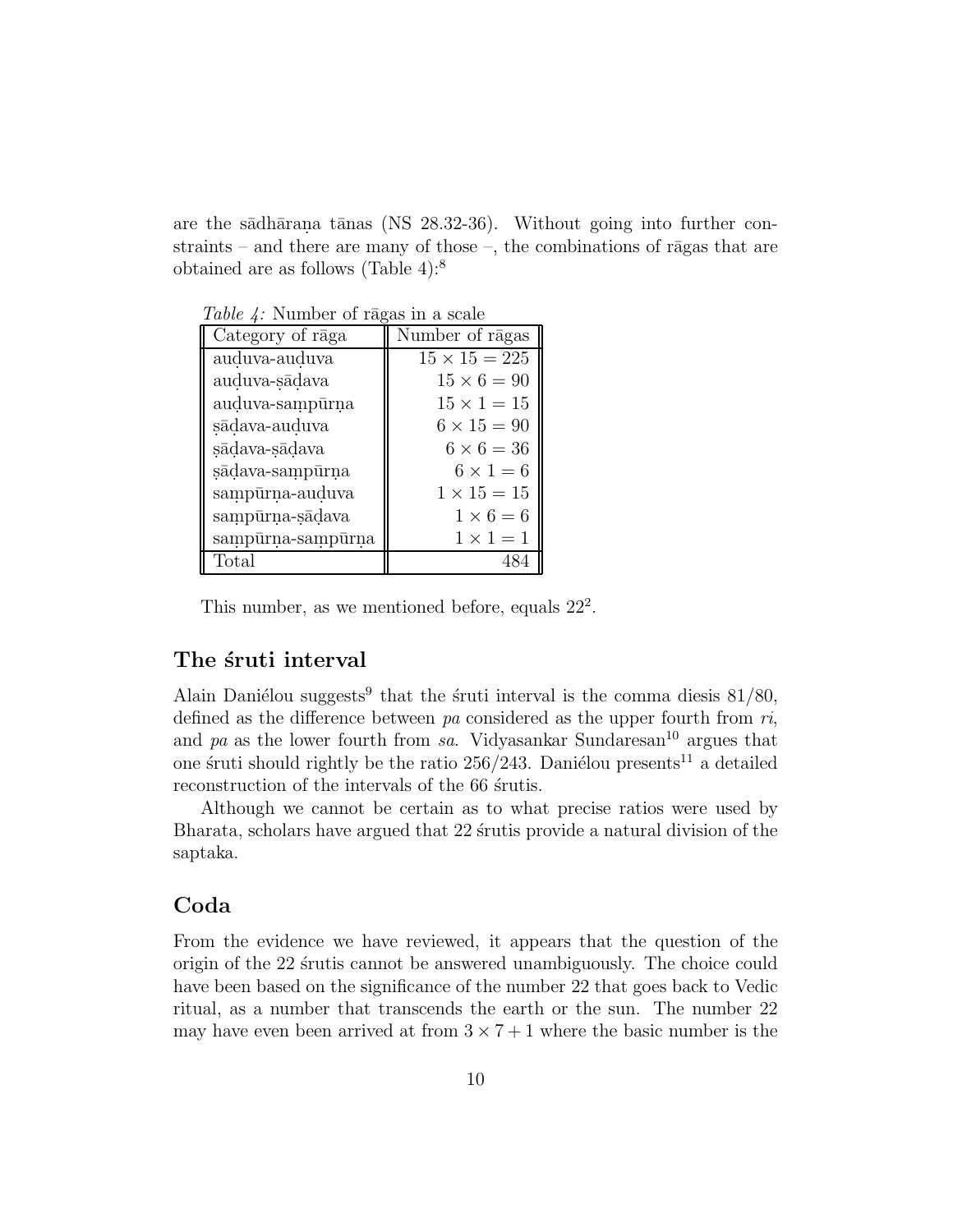7 of the number of notes and the tripling is from the "three worlds" and the 1 represents the usual transcendence. Or it may be related to the capacity to distinguish the strutis and a division that provides cycles of fourths and fifths.

If the choice of the  $22$  strutis was based on the mapping of Table 3, then the original distribution of the strutis for the various svaras must have been uniform with a single exception. From there the mapping of Bharata in his Nātya Sāstra represented further development. But the evidence indicates that the strutis were not uniformly distributed. This is also clear from the fact that the transition from a five-tone octave to a seven-tone octave is not uniform.

On the other hand, the ratios as reconstructed by Daniélou or Sundaresan indicate a logical basis to the division. Bharata may have received this logic from his predecessors, given the fact that the number 22 appears earlier in the Upanis. It is plausible that it was part of the musical tradition before Bharata's time.

In the Visnudharmottara Purāna, Mārkandeya tells King Vajra that in order to learn the art of icon-making one needs to learn the art of dance, and the art of music before learning dance. Indian arts are interrelated not only at the level of aesthetic experience but also at the level of technique.<sup>12</sup> It is not surprising then to see the number 22 (and the related numbers of 11 and 33) appear in so many different contexts.

**Concluding Remark** It is a matter of great sorrow that the foundational books of Indian music such as the Nātya Sāstra, the Brhaddesi, the Sangīta-Ratnākara are either out of print (the Manomohan Ghosh edition; the Satguru edition which is in print is deficient), never published in a critical edition (BrhadD), or published in an incomplete edition (SR).

#### **Notes and References**

1. Manomohan Ghosh, *The Nātyaśāstra*. Vol. 1, Manisha Granthalaya, Calcutta, 1967; vol. 2, Calcutta, 1961. R.K. Shringy and Prem Lata Sharma, Sangīta-Ratnākara of Śārngadeva, Vol.1 and 2 (Chapters 1 to 4 of the 7 chapters of the book). Vol. 1, Motilal Banarsidass, Delhi, 1978; Vol. 2, Munshiram Manoharlal, New Delhi 1989.